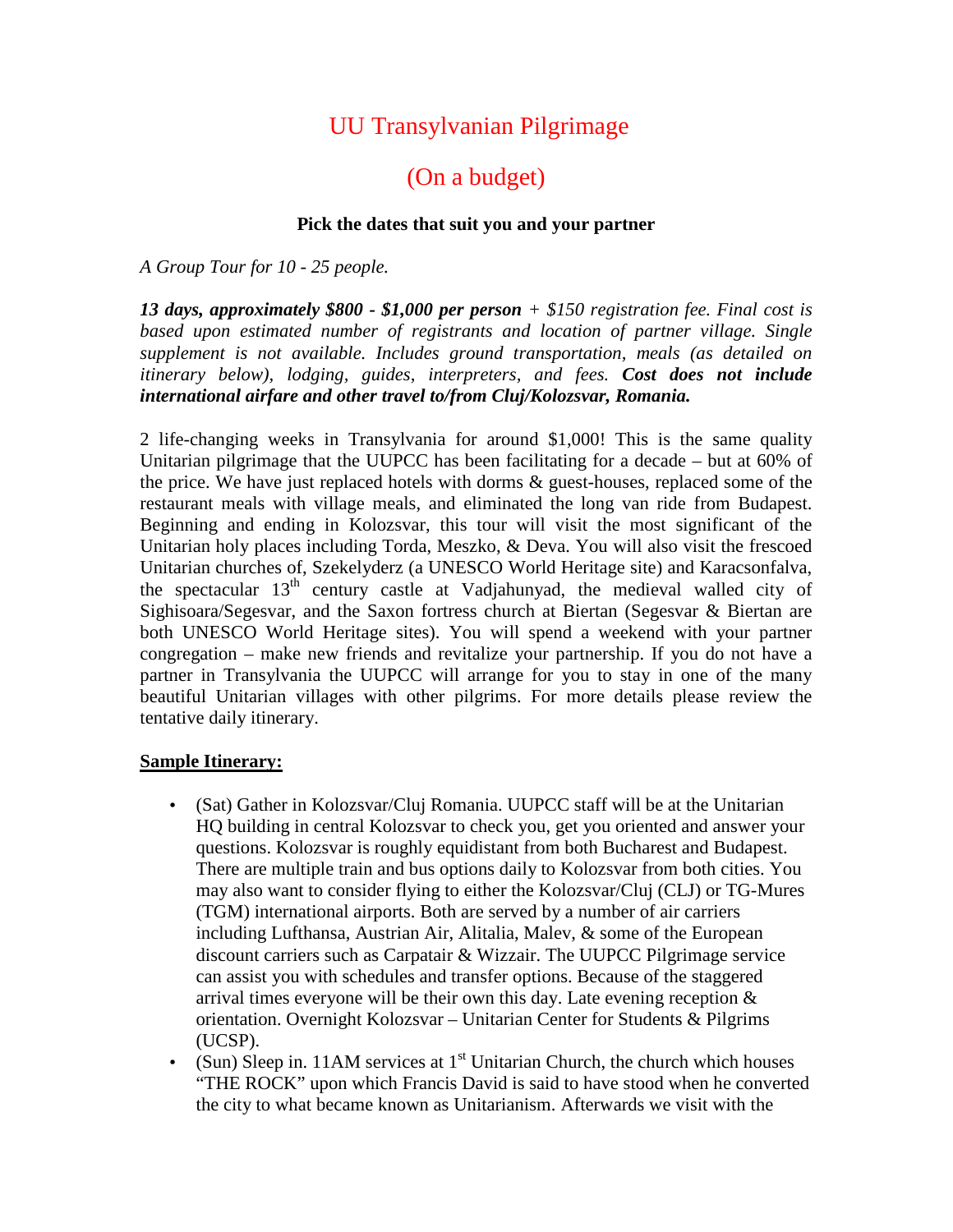minister to hear the story of the church and take photos. Group lunch followed by a visit to the Mathais Church where Francis David once preached, and to the HQ of the Transylvanian Unitarian Church which houses the office of the Bishop and the Consistory Room where the governing body of the church meets and deliberates. Free evening to rest or explore the city. Dinner on your own. Overnight Kolozsvar – UCSP. (BL)

- (Mon) Depart Kolozsvar for Deva after breakfast. En route to Deva we will stop at the "Church of the Edict" in Torda, the "Alabaster Village" of Meszko, and tour the castle at Vadjahunyad. We will grab sandwiches along the way for lunch. Dinner will be a delicious sit-down meal hosted by the Reformed church of Deva. Overnight Deva – Melite Guest House. (BLD)
- (Tues) Morning visit to the ruined citadel at Deva where Francis David was imprisoned and eventually martyred. Brief prayer service at the cell and memorial inside the citadel walls. Afterward we depart Deva for the medieval walled-city of Sighisoara/Segesvar, purported birthplace of Vlad Tepes – aka Dracula. En route we tour the Saxon fortress church at Biertan (a UNESCO World Heritage site). Lunch in restored village square before arriving in Segesvar. Orientation session in the old city by UUPCC staff followed by free time to stroll the city, shop, climb the clock tower, and/or visit the museum of your choice. Dinner on your own. Overnight Segesvar – guest house TBD. (BL)
- (Wed) Free morning in Segesvar to continue your exploration of Segesvar. Depart 11AM for a guided tour of frescoed Unitarian church at Szekelyderz (a UNESCO World Heritage site) with traditional peasant lunch in  $14<sup>th</sup>$  century bastion. After lunch we continue on to Homorodszentmarton which will be our base for the next 2 days/nights. Dinner & evening program. Overnight Homorodszentmarton - David Ferenc International Conference Center (DFICC). (BLD)
- (Thurs) We take in some of the nearby Unitarian villages and discover why everyone loves the Homorod Valley. Stops are planned in Homorodszentpaul for stork viewing and bird watching at the nearby lakes; and Oakland – to view the beautiful painted panels of the Unitarian church; and Homorodkaracsonfalva where we will view the recently uncovered frescoes in the  $13<sup>th</sup>$  century Unitarian church and visit the Harvest Hope dairy farm; and Homorodalmas – to see the tallest Unitarian church in Romania and take in the beautiful view from the hilltop before heading back down to Homorodszentmarton for dinner & overnight DFICC. (BLD)
- (Fri) Morning visit to the Unitarian church of Homorodszentmarton followed by a tractor ride & hiking in the nearby hillsides. We have a final picnic lunch before departing for your partner villages. Dinner & overnight with partner congregation – home stays. (BLD)
- (Sat) Village day. Relax and explore your partner village as an "honored guest". Program details TBD by minister & pilgrims. Overnight in partner village – home stays. (BLD)
- (Sun) Morning worship services with your partner congregation. Afternoon/evening program TBD by minister & pilgrims. Overnight in partner village – home stays. (BLD)